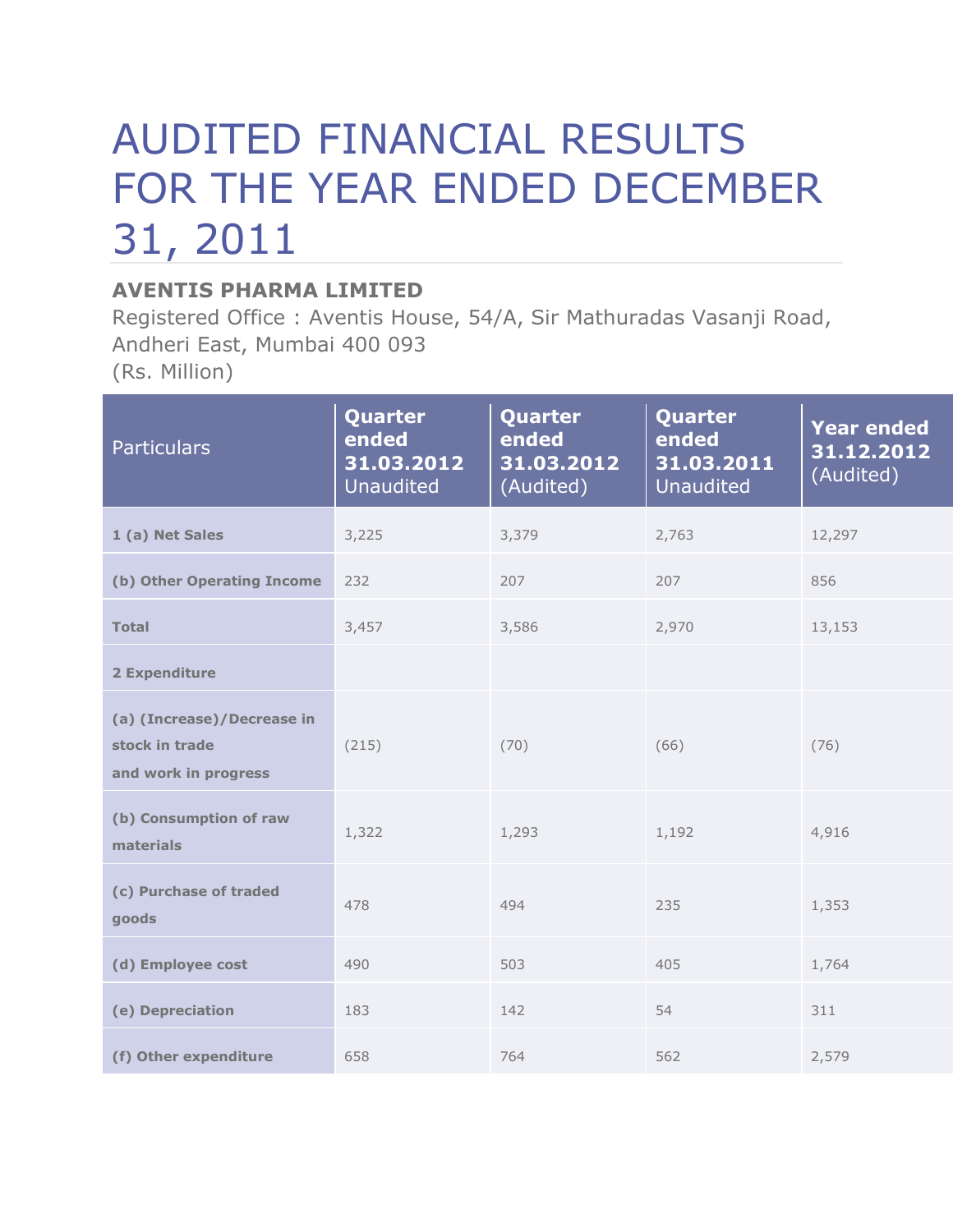| <b>Particulars</b>                                                           | Quarter<br>ended<br>31.03.2012<br><b>Unaudited</b> | Quarter<br>ended<br>31.03.2012<br>(Audited) | Quarter<br>ended<br>31.03.2011<br><b>Unaudited</b> | <b>Year ended</b><br>31.12.2012<br>(Audited) |
|------------------------------------------------------------------------------|----------------------------------------------------|---------------------------------------------|----------------------------------------------------|----------------------------------------------|
| (g) Total                                                                    | 2,916                                              | 3,126                                       | 2,382                                              | 10,847                                       |
| <b>3 Profit from Operations</b><br>before Other Income and<br>Interest (1-2) | 541                                                | 460                                         | 588                                                | 2,306                                        |
| <b>4 Other Income</b>                                                        | 57                                                 | 80                                          | 172                                                | 538                                          |
| <b>5 Profit before Interest</b><br>$(3+4)$                                   | 598                                                | 540                                         | 760                                                | 2,844                                        |
| <b>6 Interest</b>                                                            | $\overline{4}$                                     | $\overline{4}$                              | $\overline{2}$                                     | $\overline{4}$                               |
| 7 Profit before tax and<br><b>Exceptional items (5-6)</b>                    | 594                                                | 536                                         | 768                                                | 2,840                                        |
| <b>8 Tax Expense</b>                                                         | 193                                                | 175                                         | 252                                                | 928                                          |
| 9 Net Profit for the period<br>before Exceptional items (7-<br>8)            | 401                                                | 361                                         | 506                                                | 1,9212                                       |
| 10 Exceptional item (net of<br>tax)                                          | $\overline{\phantom{a}}$                           |                                             |                                                    |                                              |
| 11 Net Profit for the period<br>after Exceptional items<br>$(9+10)$          | 401                                                | 361                                         | 506                                                | 1,912                                        |
| 12 Paid-up equity share<br>capital<br>(Face Value of Rs. 10 per<br>Share)    | 230                                                | 230                                         | 230                                                | 230                                          |
| <b>13 Reserves excluding</b>                                                 |                                                    |                                             |                                                    | 10,781                                       |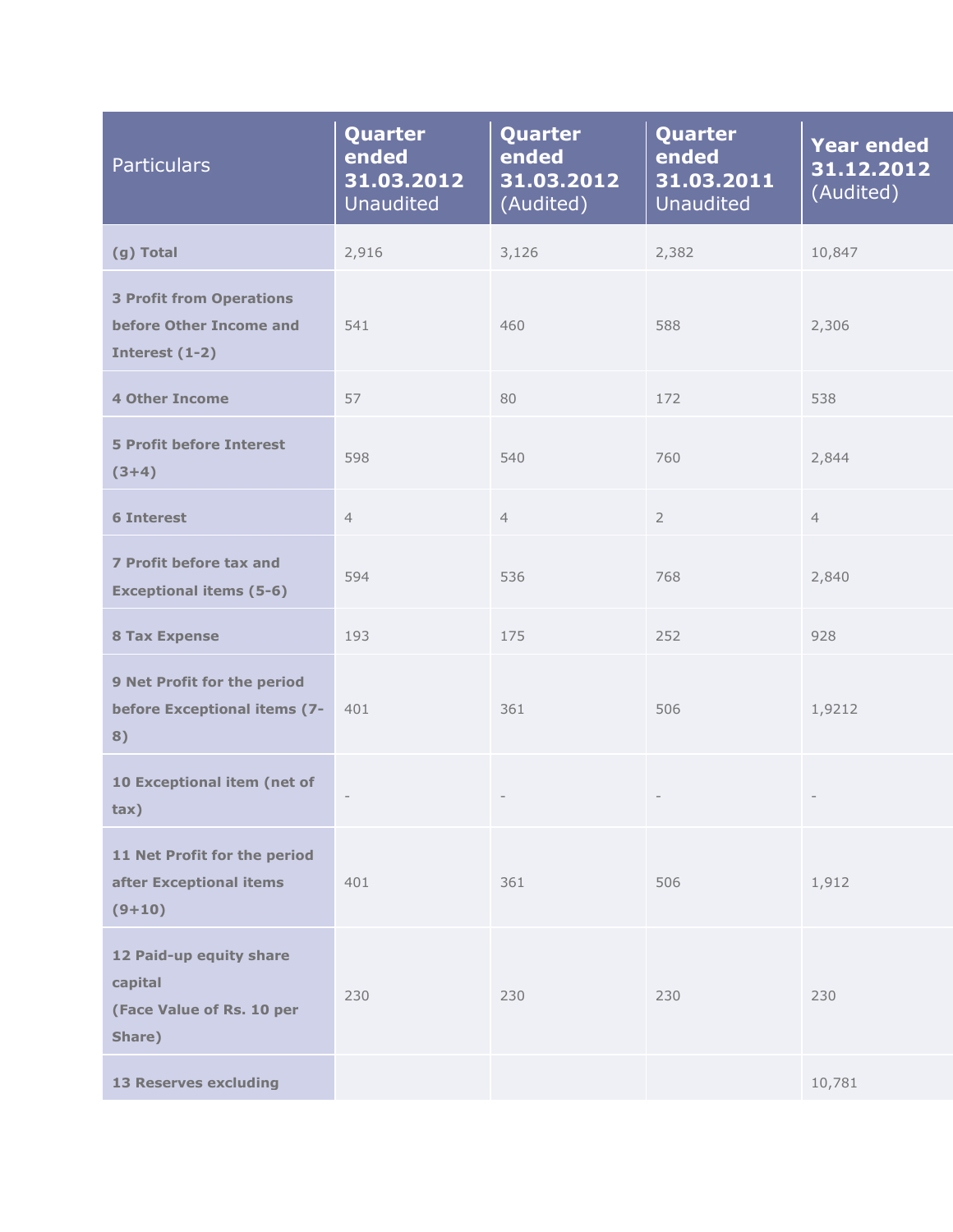| <b>Particulars</b>                                                                                                                               | Quarter<br>ended<br>31.03.2012<br><b>Unaudited</b> | Quarter<br>ended<br>31.03.2012<br>(Audited) | Quarter<br>ended<br>31.03.2011<br><b>Unaudited</b> | <b>Year ended</b><br>31.12.2012<br>(Audited) |
|--------------------------------------------------------------------------------------------------------------------------------------------------|----------------------------------------------------|---------------------------------------------|----------------------------------------------------|----------------------------------------------|
| <b>Revaluation Reserves</b><br>as per balance sheet of<br>previous accounting year                                                               |                                                    |                                             |                                                    |                                              |
| 14 Earnings Per Share (EPS)<br>before Exceptional items<br>(Rs.)<br>(Basic and diluted EPS for<br>the period and for the<br>previous year)       | 17.43                                              | 15.70                                       | 22.00                                              | 83.13                                        |
| <b>15 Earnings Per Share (EPS)</b><br>after Exceptional items<br>(Rs.)<br>(Basic and diluted EPS for<br>the period and for the<br>previous year) | 17.43                                              | 15.70                                       | 22.00                                              | 83.13                                        |
| <b>16 Public Shareholding</b>                                                                                                                    |                                                    |                                             |                                                    |                                              |
| - Number of Shares                                                                                                                               | 9,121,035                                          | 9,121,035                                   | 9,121,035                                          | 9,121,035                                    |
| - Percentage of<br><b>Shareholding</b>                                                                                                           | 39.60                                              | 39.60                                       | 39.60                                              | 39.60                                        |
| <b>17 Promoters and Promoter</b><br>group Shareholding                                                                                           |                                                    |                                             |                                                    |                                              |
| a) Pledged/Encumbered                                                                                                                            |                                                    |                                             |                                                    |                                              |
| - Number of shares                                                                                                                               | <b>NIL</b>                                         | <b>NIL</b>                                  | <b>NIL</b>                                         | <b>NIL</b>                                   |
| - Percentage of shares (as a<br>% of total shareholding of<br>promoter and promoter                                                              | <b>NIL</b>                                         | NIL.<br><b>NIL</b>                          |                                                    |                                              |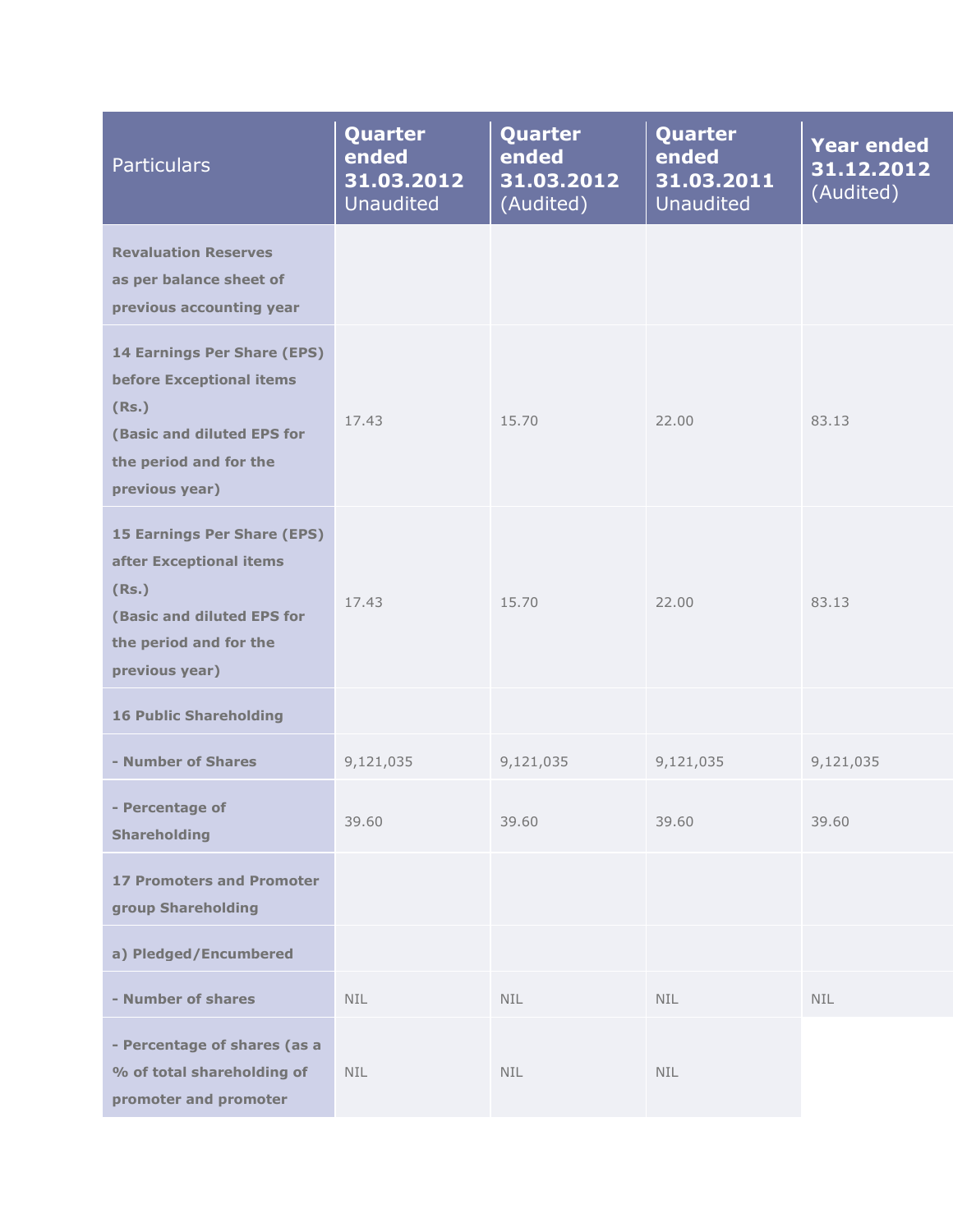| <b>Particulars</b>                                                                            | Quarter<br>ended<br>31.03.2012<br>Unaudited | Quarter<br>ended<br>31.03.2012<br>(Audited) |            | Quarter<br>ended<br>31.03.2011<br><b>Unaudited</b> | <b>Year ended</b><br>31.12.2012<br>(Audited) |
|-----------------------------------------------------------------------------------------------|---------------------------------------------|---------------------------------------------|------------|----------------------------------------------------|----------------------------------------------|
| group)                                                                                        |                                             |                                             |            |                                                    |                                              |
| - Percentage of shares (as a<br>% of total share capital of<br>the company)                   | <b>NIL</b>                                  | NIL.                                        |            | <b>NIL</b>                                         |                                              |
| b) Non-encumbered                                                                             |                                             |                                             |            |                                                    |                                              |
| - Number of shares                                                                            | 13,909,587                                  | 13,909,587                                  |            | 13,909,587                                         | 13,909,587                                   |
| - Percentage of shares (as a<br>% of total<br>shareholding of promoter<br>and promoter group) | 100.00%                                     | 100.00%                                     |            | 100.00%                                            | 100.00%                                      |
| - Percentage of shares (as a<br>% of total share capital of<br>the company)                   | 60.40%                                      | $60.40\%$                                   |            | 60.40%                                             | 60.40%                                       |
| <b>Particulars</b>                                                                            |                                             |                                             |            | 3 Months ended March 31,2012                       |                                              |
| <b>B. INVESTOR COMPLAINTS</b>                                                                 |                                             |                                             |            |                                                    |                                              |
| Pending at the beginning of the quarter                                                       |                                             |                                             | <b>NIL</b> |                                                    |                                              |
| <b>Received during the quarter</b>                                                            |                                             |                                             | 27         |                                                    |                                              |
| Disposed of during the quarter                                                                |                                             |                                             | <b>NIL</b> |                                                    |                                              |
| Remaining unresolved at the end of the quarter                                                |                                             |                                             | 27         |                                                    |                                              |

## **Notes:**

1. 1. The above Results were approved by the Board of Directors of the Company at its Meeting held on May 3, 2012.